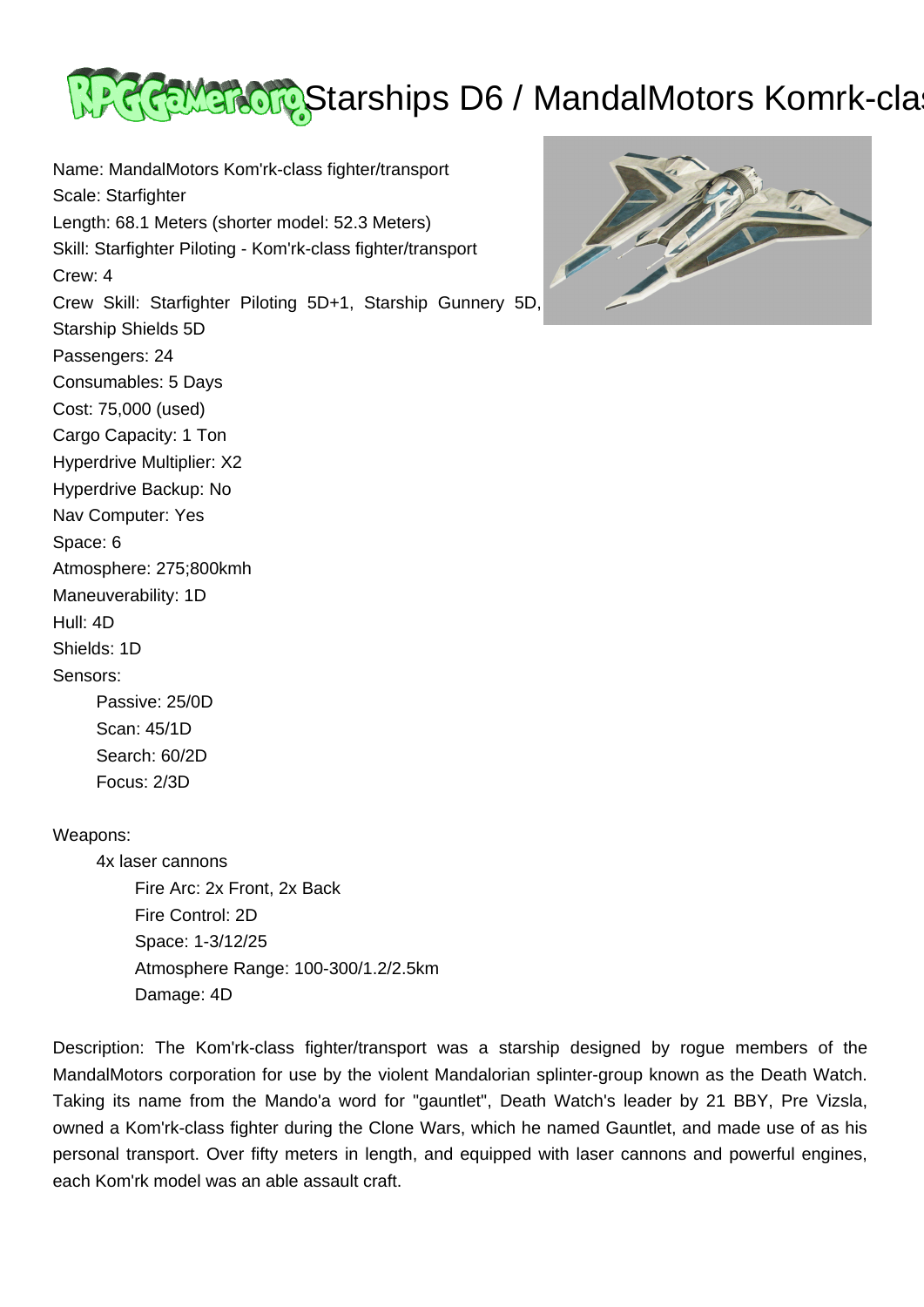Several Kom'rk fighters were stationed at the Death Watch's hideout on Mandalore's moon, Concordia. During a confrontation with Jedi Master Obi-Wan Kenobi in the second year of the Clone Wars, Vizsla ordered his Death Watch soldiers to evacuate the area aboard their Kom'rk-class fighters. However, the Death Watch returned to their base shortly after, bringing their Kom'rk fighters with them, waiting in preparation for a Separatist-backed conquest of Mandalore that was delayed due to the efforts of the New Mandalorian leader, Duchess Satine Kryze. Later, after having been driven from the Mandalore system, Death Watch relocated to the frigid world of Carlac with their Kom'rk fighters, where the transports ringed their camp.

Circa 20 BBY, a squadron of the Death Watch's Kom'rk-class transports came across an escape pod over Florrum containing the Sith Lord Darth Maul and his apprentice, Savage Opress. The fighter docked with the pod, and its crew recovered the injured Sith, returning with them to the Death Watch's encampment on Zanbar. There, an alliance was formed between Death Watch and the Sith, and they set out to collect further allies among Black Sun and the Hutt kajidics, storming the Black Sun base on Mustafar and the hall of the Hutt Grand Council on Nal Hutta with troops launched from their Kom'rk fighters.

The Kom'rk-class fighter/transport came in at least two models. One was was 68.1 meters in length, with broad, angular,rotating wings. The other was 52.3 meters long.

The Kom'rk-class's wings alternated between an upright landing position when grounded, and a horizontal configuration while flying in the atmosphere or space. While in flight, the wings could also rotate around the vessel's main body, allowing for increased maneuverability.

Designed and built by the Mandalorian starship company, MandalMotors, the Kom'rk-class fighter/transport shared several of these design aspects with MandalMotors' Aka'jor-class shuttle. Unlike the unarmed shuttle, the Kom'rk-class fighter was equipped with twin, forward-facing laser cannons located at the nose of the main body. On the larger model, each gun barrel stood on the end of the vessel's forward prongs. On the smaller model, they were tucked in-between the prongs.

The starship featured two rear engines for propulsion; these turbojets were designed to allow for rapid engine start-up.

The ship possessed a troop bay in the main section. A hatch on the ventral surface of the ship could open and allowed 24 warriors to be deployed into battle quickly. The Death Watch made great use of this feature, deploying their jetpack-equipped soldiers while the ship was still airborne, allowing for extremely fast raids on targets.

An able troop transport, keeping with its official classification by its MandalMotors creators, the Kom'rkclass fighter/transport also had little trouble living up to the second aspect of its name: fighter. Crewed by up to four beings, the Kom'rk's small size, its twin laser cannon armament, and its significant maneuverability, made the starship an effective assault craft.

At some point in time, prior to 21 BBY the Kom'rk-class fighter/transport was designed and built for the radical Mandalorian splinter-group known as the Death Watch by rogue elements within MandalMotors, a